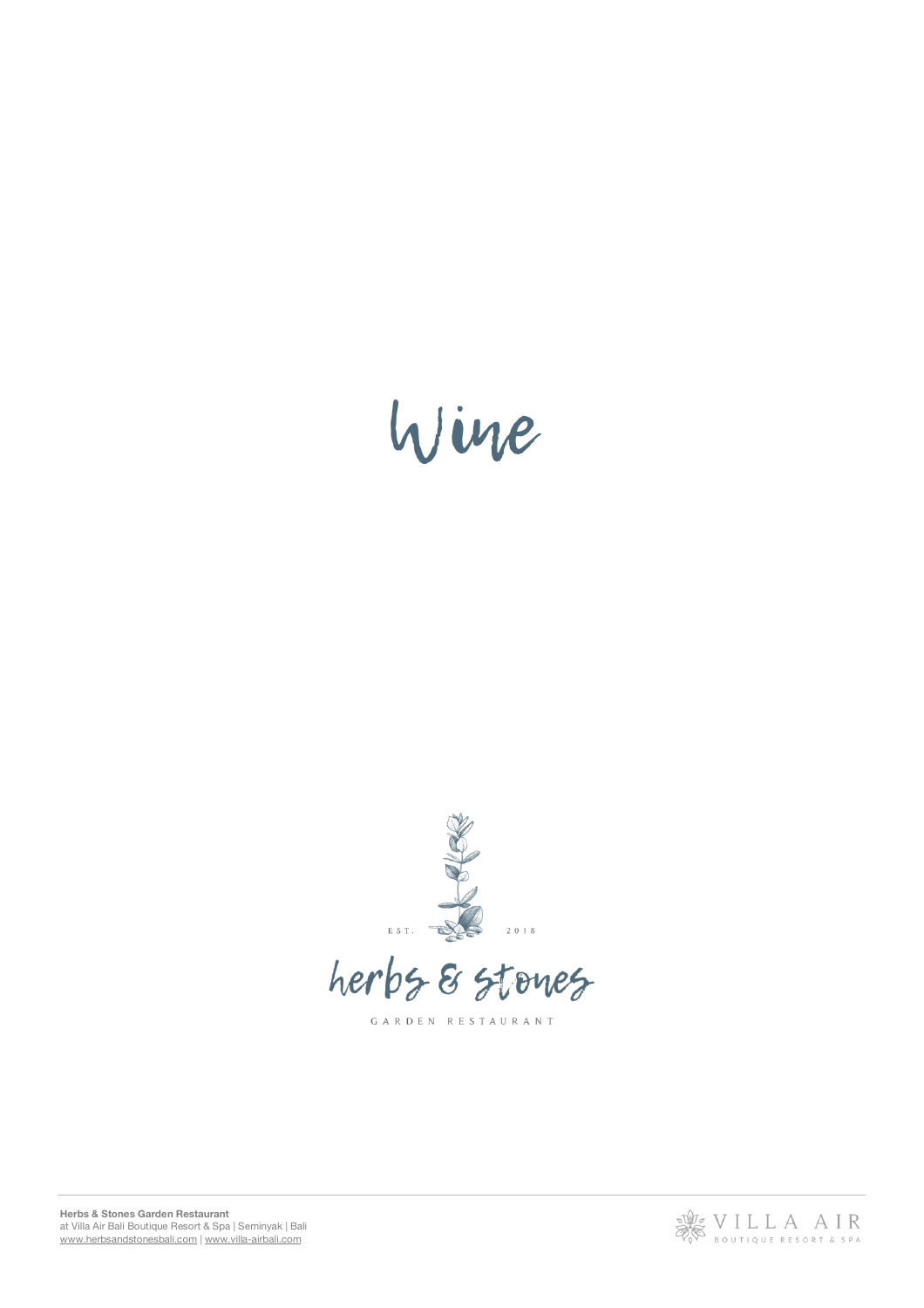

## Champagne

| Champagne Lanson 'Black Label' Brut <sup>we 89</sup>                                                                                                            | Reims, France | 1'950 |
|-----------------------------------------------------------------------------------------------------------------------------------------------------------------|---------------|-------|
| Champagne Lanson Brut Rosé <sup>we 91</sup>                                                                                                                     | Reims, France | 2'000 |
| Champagne Taittinger 'Reserve' Brut, NV <sup>ws 91</sup><br>(Magnum 1500 ml)                                                                                    | Reims, France | 3'650 |
| Champagne Bollinger 'Special Cuvée' Brut, NV <sup>WE 94</sup>                                                                                                   | Aÿ, France    | 2'850 |
| A blend par excellence: Special Cuvée is the purest expression of Bollinger's<br>house style; biscuit nose with hints of white fruit a rich, full-bodied palate |               |       |

# Sparkling

#### **Old World**

| Charles de Fère, Cuvée 'Jean Louis' Brut, Rosé                                                                                                   | France           | 650 |
|--------------------------------------------------------------------------------------------------------------------------------------------------|------------------|-----|
| La Gioiosa Prosecco 'Et Amorosa', Trevisso                                                                                                       | Veneto, Italy    | 495 |
| Anna de Codorníu, Cava, Blanc de Blancs, Brut                                                                                                    | Catalonia, Spain | 590 |
| Anna de Codorníu Blanc de Blancs Reserva is a unique selected edition;<br>vivid, fresh and fruity in character, enriched by aging over 15 months |                  |     |

#### **New World**

| Riverina, Australia     | 450 |
|-------------------------|-----|
| South Eastern Australia | 500 |
| North Bali              | 380 |
| North Bali              | 400 |
|                         |     |

*Hatten Sparkling Wines 'Jepun' and 'Tunjung' are made in Bali in the traditional méthode champenoise style. Tunjung is Indonesia's first champagne method sparkling wine. 'Jepun' is suitable for appetizer and desserts; 'Tunjung' is a great aperitif and goes well with cheese and shellfish – both are perfect on its own!* 

#### **Sweet**

Wolf Blass 'Red Label', Pink Moscato JH 82 South Australia 500 *A sweet, refreshing, lightly sparkling wine with rose-petal and musk aromas, and luscious summer berry fruit flavours, balanced acidity*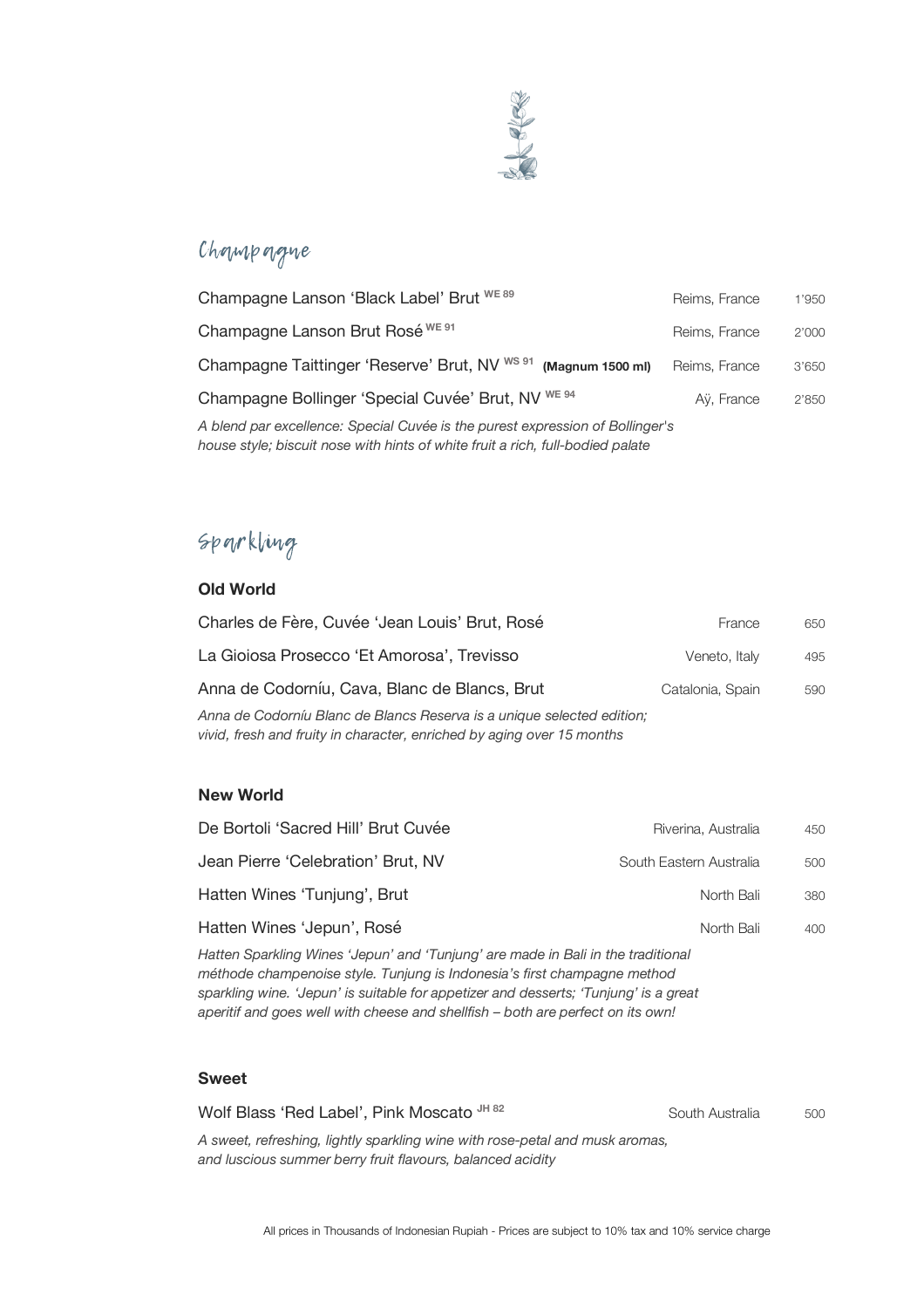

## White

### **Old World**

| 2017 Paul Jaboulet Aîné 'Parallèle 45'                  | Côtes du Rhône, France | 550 |
|---------------------------------------------------------|------------------------|-----|
| 2016 Pascal Jolivet Pouilly Fumé, Sauvignon Blanc WS 89 | Loire, France          | 890 |
| 2015 Domaine Chanson 'Le Bourgogne' Chardonnay JS 90    | Burgundy, France       | 750 |
| 2015 Gérard Bertrand 'Réserve Spéciale' Viognier        | Pays d'Oc, France      | 450 |
| 2017 Tommasi 'Le Rosse', Pinot Grigio WSC 90            | Venice, Italy          | 490 |
| 2017 Planeta La Segreta 'Il Bianco' JS 92               | Sicily, Italy          | 400 |
| 2014 Marqués De Riscal 'Rueda' Verdejo                  | Rueda, Spain           | 420 |

#### **New World**

|      | 2017 De Bortoli 'Sacred Hill' Chardonnay          | Riverina, Australia                  | 440 |
|------|---------------------------------------------------|--------------------------------------|-----|
|      | 2017 Leo Buring Dry Riesling                      | Clare Valley, Australia              | 650 |
|      | 2014 Cape Discovery Sauvignon Blanc (Demi Bottle) | Margaret River, Australia 375 ml 250 |     |
|      | 2015 Saint Clair 'Vicar's Choice' Sauvignon Blanc | Marlborough, New Zealand             | 700 |
|      | 2017 Babich 'Classic', Pinot Gris WSR 89          | Marlborough, New Zealand             | 500 |
|      | 2018 Stonecross Chenin Blanc                      | Western Cape, South Africa           | 420 |
|      | 2016 Montes 'Limited Selection' Sauvignon Blanc   | Leyda Valley, Chile                  | 450 |
|      | 2013 Montes 'Alpha' Chardonnay WE 86              | Casablanca Valley, Chile             | 680 |
|      | 2018 Two Islands, Pinot Grigio                    | South Australia / Bali               | 360 |
| NV - | Hatten Wines 'Aga' White                          | North Bali                           | 290 |

## Rosé

| 2016 Gérard Bertrand 'Réserve Spéciale' Gris Blanc | Pays d'Oc, France                    | 440 |
|----------------------------------------------------|--------------------------------------|-----|
| 2017 Babich 'Classic', Pinot Noir Rosé GOLD [DEC]  | Marlborough, New Zealand             | 550 |
| 2014 Cape Discovery Rosé (Demi Bottle)             | Margaret River, Australia 375 ml 250 |     |
| NV Hatten Wines Rosé                               | North Bali                           | 300 |

All prices in Thousands of Indonesian Rupiah - Prices are subject to 10% tax and 10% service charge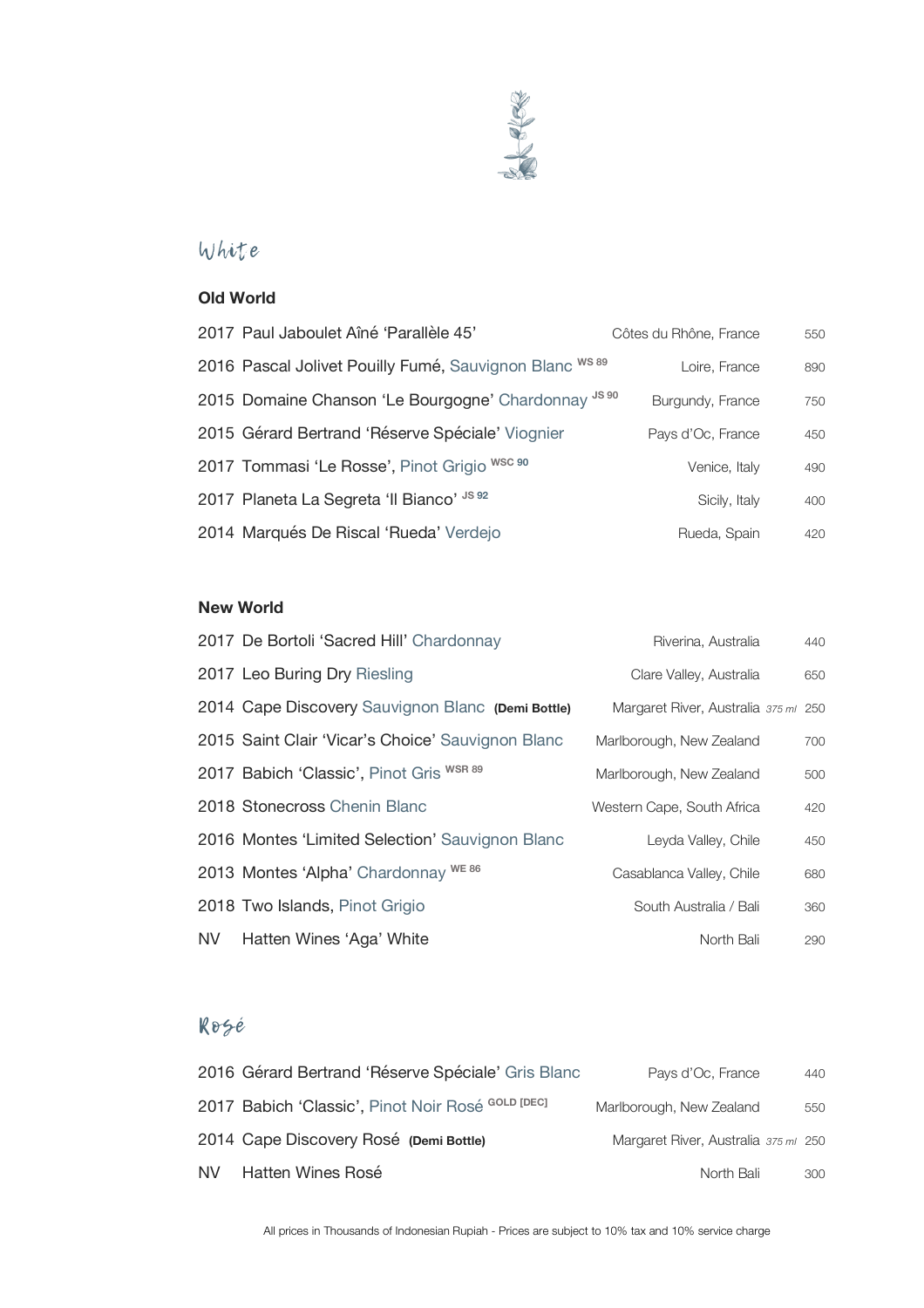

## Red

#### **Old World**

| 2016 Gérard Bertrand 'Réserve Spéciale' Merlot                               | Pays d'Oc, France  | 460   |
|------------------------------------------------------------------------------|--------------------|-------|
| 2005 Château Beychevelle, 4 <sup>ème</sup> Grand Cru Classé <sup>WA 90</sup> | St. Julien, France | 2,900 |
| 2002 Château Pontet-Canet, Grand Cru Classé                                  | Pauillac, France   | 3,750 |
| 2015 Château D'Anglès 'Classique'                                            | Languedoc, France  | 820   |
| 2014 Planeta 'Plumbago' Nero D'Avola                                         | Sicily, Italy      | 550   |
| 2016 Le Volte dell'Ornellaia WA 92                                           | Tuscany, Italy     | 1'100 |
| 2013 Luce Della Vite 'Lucente' Sangiovese & Merlot JS 92                     | Tuscany, Italy     | 1'250 |
| 2014 Marqués De Riscal 'Proximo' Tempranillo                                 | Rioja, Spain       | 620   |

#### **New World**

|      | 2017 De Bortoli 'Sacred Hill' Shiraz & Cabernet        | Riverina, Australia        | 450 |
|------|--------------------------------------------------------|----------------------------|-----|
|      | 2011 Leeuwin Estate 'Siblings' Shiraz                  | Margaret River, Australia  | 790 |
|      | 2017 Babich 'Classic' Pinot Noir WS 90                 | Marlborough, New Zealand   | 650 |
|      | 2016 Stonecross Merlot & Pinotage                      | Western Cape, South Africa | 480 |
|      | 2015 Kaiken 'Ultra' Malbec WE 87                       | Mendoza, Argentina         | 680 |
|      | 2017 Viña Maipo 'Mi Pueblo' Merlot                     | Central Valley, Chile      | 400 |
|      | 2015 Montes 'Limited' Cabernet & Carménère             | Colchagua, Chile           | 550 |
|      | 2014 Montes 'Alpha' Cabernet Sauvignon JS 92           | Colchagua, Chile           | 700 |
|      | 2015 Michael David 'The 7 Deadly Zins' Zinfandel WE 91 | Lodi, USA                  | 800 |
|      | 2018 Two Islands 'Reserve' Shiraz                      | South Australia / Bali     | 480 |
|      | 2018 Two Islands Cabernet & Merlot                     | South Australia / Bali     | 390 |
| NV I | Hatten Wines 'Aga'                                     | North Bali                 | 290 |

# Sweet / Fortified

| NV   | Hatten Wines 'Alexandria' elegant sweetness, fresh and crisp (off-dry) |                        | Bali            | 300 |
|------|------------------------------------------------------------------------|------------------------|-----------------|-----|
| NV l | Hatten Wines 'Pino de Bali' fortified, rich, sweet dessert wine        |                        | Bali 375 ml 400 |     |
| NV   | Two Islands 'Dragonfly' Moscato                                        | South Australia / Bali |                 | 350 |